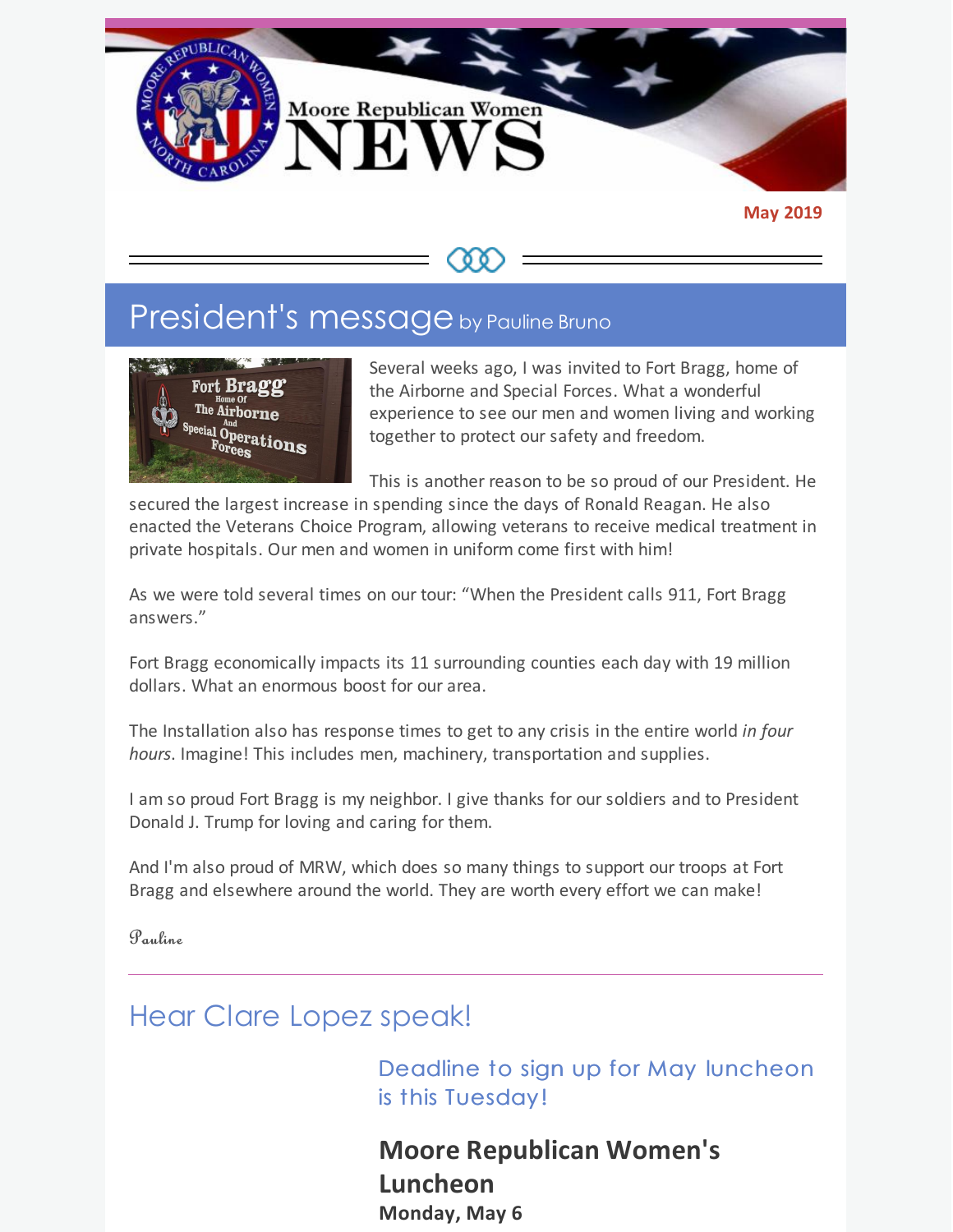

**12:00 Noon Pinehurst Country Club - Members Club Outlook Ballroom**

**Guest speaker Clare Lopez will talk about global terrorism and more. Don't miss this opportunity to hear from this renowned expert!**

We will also welcome Jim Womack, who is running for

the state GOP Chairmanship.

Find out more about the luncheon, speaker, menu and Caring for America donations **[here](https://files.constantcontact.com/30571cb6701/7ec36f4b-a459-4d48-b681-176f9e6f7b61.pdf)**.

And for a recent article written by our speaker, Clare Lopez, get a load of **[this](https://pjmedia.com/homeland-security/photos-surface-revealing-2017-closed-door-meeting-between-rep-ilhan-omar-and-turkish-president-erdogan/)**.

**Make your [reservation](https://www.mrwnc.com/luncheon-reservation.html) now!**

### **SAVE THE DATE for our June Luncheon: June 10**

The June Luncheon will be on Monday, June 10 rather than the first Monday of the month. Pinehurst Country Club had already booked all of its rooms when we made our arrangements last year.

The speaker will be Valerie White Johnson, Vice President, Frederick Douglass Foundation. We will also hear from David Fox, Vice Chairman of the Lee County Republican Party.

# Why we are against the Equal Rights Amendment by Mariann Benway

Proponents of the Equal Rights Amendment state that the Constitution doesn't protect equal rights for women. Anything that seems duplicative of what we already legally have in place almost always has an ulterior motive behind it.

Family Research Council's Director of Life, Culture, and Women's Advocacy, Patrina Mosley, thinks it's obvious. "Women are continually used as props to push an agenda. The ERA (Equal Rights Amendment) is not about women. It is really a smokescreen for abortion," she insists.

**Read [more....](https://files.constantcontact.com/30571cb6701/3bc93652-0f67-4e9a-a448-51ace39ee011.pdf)**

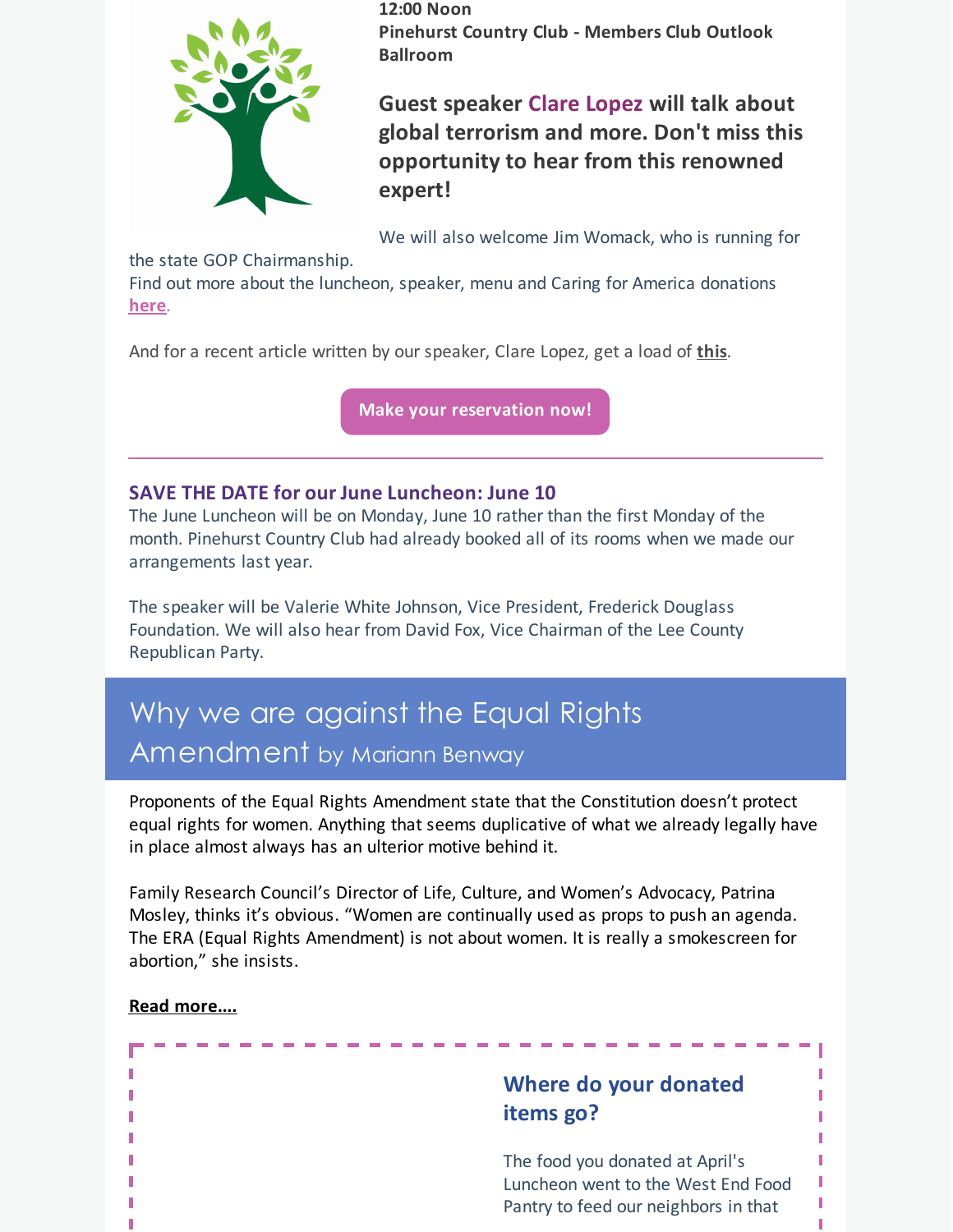

area.

Thank you for your generosity!

# Membership update by Mariann Benway



A big "thank you" to everyone who has brought guests to our luncheons - it's helping us GROW!

Please offer a friendly "hello" to the newest members of Moore Republican Women:

Barbara Colescott Teressa Beavers Sherry Brown Victoria Hardin Jewell Mikula Betsy Roman Noel Roberts Barbara Sears Charli Thyne

## **Fundraising update**

At last month's luncheon, we raised \$225 in the raffle for the delightful "seatbelt" purse (won by Caroline Pyle), and \$107 in the Split the Pot raffle (won by Noel Roberts). This month at our luncheon, we'll be featuring a rolling cooler filled with BBQ items created by Diane Authement - be sure to check it out!



## Come to the MRW Book Club meeting on Monday, May 13

Judge Jeanine Pirro of Fox News fame isn't one to mince words. Her #1 *New York Times* bestseller is a withering indictment of the Deep State plot against Trump and a firsthand account of the real presidency, based on interviews with the Trump family and top administration officials.

Let's talk about "Liars, Leakers and Liberals" at the next MRW Book Club meeting!

4:00 p.m. |Republican HQ | Olmsted Village

# Remember the GOP HQ in Olmsted

### **Help us keep it open through 2020!**

The GOP Headquarters in the Olmsted Village shopping center is